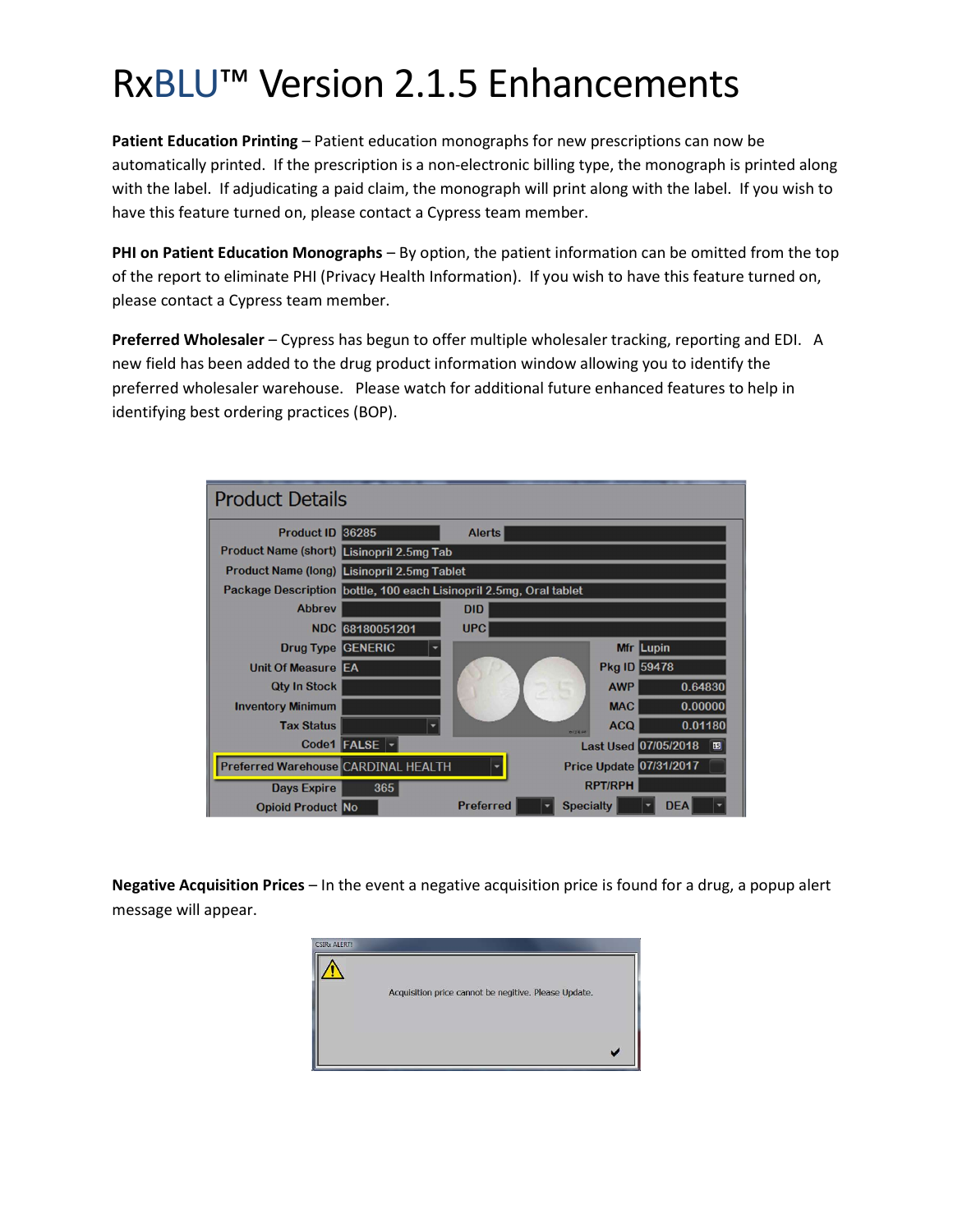# RxBLU™ Version 2.1.5 Enhancements

Enhanced PMP Data Validation – Before the completion of a controlled substance prescription, the program will check for a valid prescriber DEA number.



Setting The Delivery Date – For those using the delivery option from the profile, when you mark the Rx as delivered, the prescription's picked up date is now set to the date it was delivered.

#### Label Enhancements:

VOID - Enlarged / more pronounced VOID indicators have been added to the hard copy and receipt.

Patient Cell Phone Number - Has been added to the receipt label for additional contact options.

| M<br>Origin: Written<br>N COL<br><b>Rx 121114</b><br>DF: 04/22/19<br>Collins, Ronald<br>Adh:95% Snc:20<br>987 East Turndale<br>DW: 04/22/2019<br>Paver(s): Cash<br>FancyTown OK 93619<br>LD: 04/22/2019<br>OD: 04/22/2019<br>Gender: M Ph: (559) 325-4545<br><b>EDS: 3 DAW: 0</b><br><b>DOR: 04/05/67</b><br>Age: 52 | May cause drowsmess, Alconol can<br>intensify. Use caution.<br>May cause drowsiness or dizziness.   | Cypress Software, Inc.<br><b>BLL</b><br>www.CSIRx<br>(800) 205-1831<br>Your Cloud Pharmacy Business Partner<br>Rx 121114<br>MINITE AN<br><b>COL</b><br>IN.<br><b>Collins, Ronald</b><br>QTY:3<br><b>Gabapentin 100mg Capsule</b><br>As directed. |
|----------------------------------------------------------------------------------------------------------------------------------------------------------------------------------------------------------------------------------------------------------------------------------------------------------------------|-----------------------------------------------------------------------------------------------------|--------------------------------------------------------------------------------------------------------------------------------------------------------------------------------------------------------------------------------------------------|
| Gabapentin 100mg Capsule<br>ud<br><b>VOID</b><br>NDC: 67877-0222-10 OTY: 3                                                                                                                                                                                                                                           | Call your doctor immediately if sad,<br>depressed or fearful.                                       |                                                                                                                                                                                                                                                  |
| Refille 4<br>My Cost:<br>0.10<br>Prescriber: WADA JANE<br>NPI: 1609862242<br>DFA:<br><b>Total Due:</b><br>Phone: (818) 658-2300 FAX: (818) 658-2308<br>0.01<br>Margin:                                                                                                                                               | DO NOT take antacids 2 hours BEFORE<br>or AFTER this medicine.<br>0.11<br>ake with or without lood. | Refills: 4<br>Filled: 04/22/19 Exp: 04/21/2020 EDS: 3<br>Prescriber: WADA JANE<br>MFG: Ascend Lab<br>NDC: 67877-0222-10<br>Filled by:RC<br>white, capsule-shaped, (side1) 216                                                                    |
| Filled by RPH: RC RPT:<br>2.1<br>"Customer Service Is Our Business"<br>ІR<br><b>SYSTEMS</b><br>121 POINT WEST BLVD. . ST. CHARLES, MO 63301-4409<br>1-800-922-9142                                                                                                                                                   |                                                                                                     | <b>Waiting</b><br><b>Will Call</b><br><b>Delivery</b><br>Mail                                                                                                                                                                                    |
| Filled: 04/22/19<br>Rx 121114<br><b>Collins, Ronald</b><br><b>DOB: 04705767</b><br>987 East Turndale - FancyTown OK 93619                                                                                                                                                                                            | <b>VOID</b><br><b>TOTAL</b><br>\$0.11                                                               | DF: 04/22/19<br>NDC: 67877-0222-10<br>Q[Y:3]<br><b>Rx 121114</b><br>Collins, Ronald<br>Prescriber: WADA JANE<br>Gabapentin 100mg Capsule                                                                                                         |
| Ph: (559) 325-4545 Cell: (559) 367-4455<br>Gabapentin 100mg capsure<br>QTY:3<br>NDC: 67877-0222-10<br>As directed.<br><b>Prescriber: WADA JANE</b>                                                                                                                                                                   |                                                                                                     | Signature:<br>Date:                                                                                                                                                                                                                              |
| Payer(s): Cash<br>Call your Doctor for advice about side effects. You may report side effects to FDA at<br>(800)FDA-1088. You are entitled to a consultaion, call us at (951) 659-2135.<br>Thanks a whole lot for coming in.                                                                                         |                                                                                                     |                                                                                                                                                                                                                                                  |

Prior Authorization - You can now remove any entry in the "Prior Auth" queue. Simply select the Prior Auth queue at the bottom, then right-click on the desired prescription then select "Clear Prior Authorization".

Patient Notes Security -The program will now not allow you to change or alter or delete notes from a previous day. A new note will be required referencing a prior note. Expanded notes can be found by using the F3 patient access key, then pressing the "Notes" button.